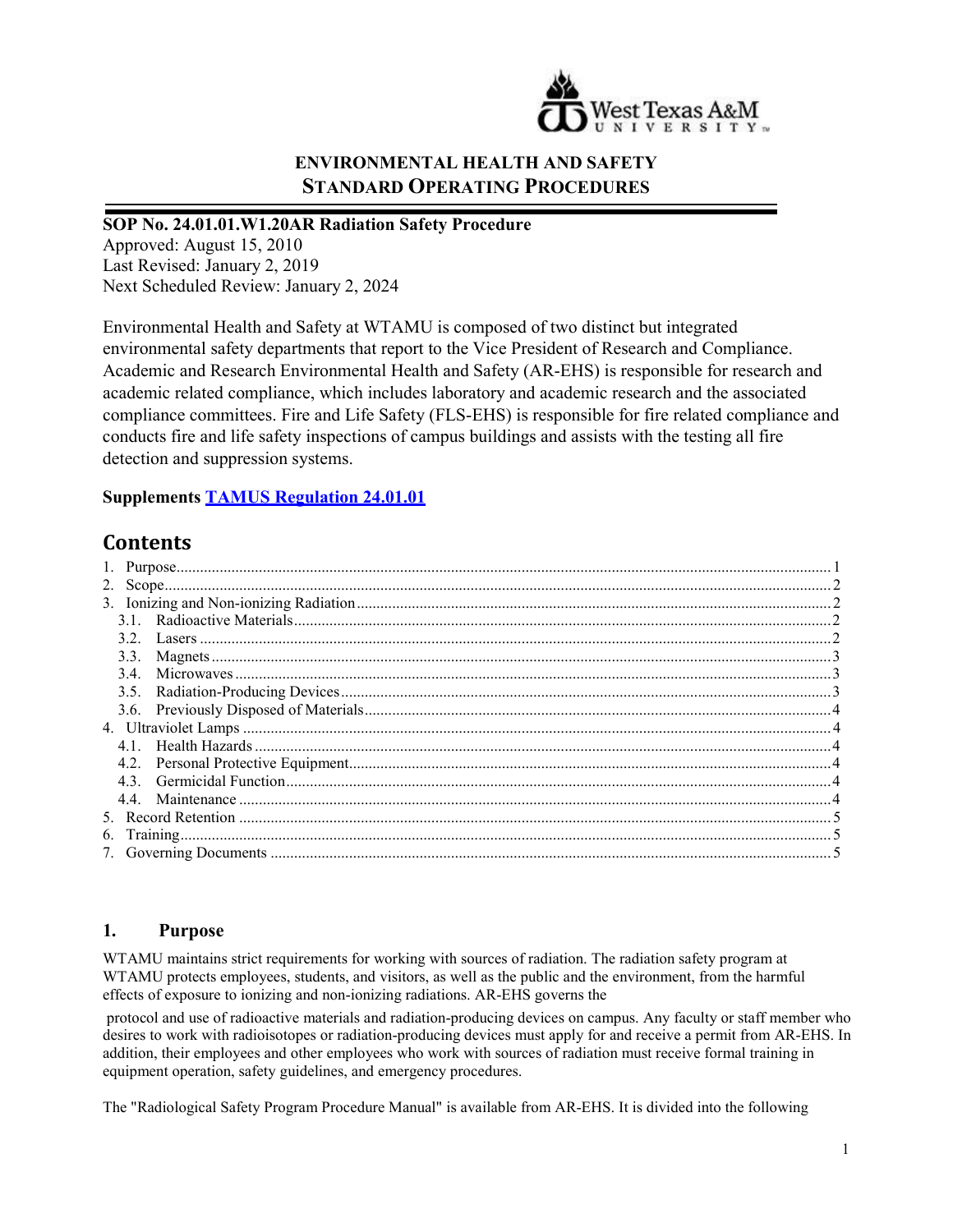parts: Part One: Procedure Manual for the Use of Radioactive Materials Part Two: Procedure Manual for the Use of Radiation Producing Devices Part Three: Procedure Manual for the Use of General License Acknowledgment Sources Part Four: Procedure Manual for the Use of Lasers

## <span id="page-1-0"></span>**2. Scope**

This procedure applies to all employees, students, and visitors. All WTAMU facilities, operations, and activities are governed by the WTAMU Radiation Safety Procedure.

## <span id="page-1-1"></span>**3. Ionizing and Non-ionizing Radiation**

### <span id="page-1-2"></span>3.1. Radioactive Materials

The following policies apply to the use of licensed radioactive materials. The policies apply to sealed sources as well as open isotopes regardless of physical or chemical form.

- $\triangleright$  Radioactive materials may only be possessed by individuals or under the supervision of individuals who have been formally permitted by AR-EHS.
- $\triangleright$  Permit holders or their designees shall obtain approval from AR-EHS before placing an order for radioactive materials. Approvals are also required before permit holdersreceive radioactive materials via transfer from another licensee, via donations, etc.
- $\triangleright$  All sources of radiation shall be secured form unauthorized access or removal.
- All radioactive wastes shall be disposed of through AR-EHS or via written procedures approved by AR-EHS.
- $\triangleright$  All persons are responsible for safe working practices and for maintaining their own exposures to ionizing radiations As Low As Reasonably Achievable (ALARA).
- $\triangleright$  Each user is responsible for reporting unsafe practices and/or rules violations to the Permit Holder or, if responses are not satisfactory, to AR-EHS or the Texas Bureau of Radiation Control (Texas Department of State Health Services).
- $\triangleright$  Permit Holders and users of radioactive materials shall comply with all aspects of the "WTAMU Radiation" Safety Procedure."

### <span id="page-1-3"></span>3.2. Lasers

The State of Texas regulates the use of lasers through the Bureau of Radiation Control (BRC), Texas Department of State Health Services Radiation Control. AR-EHS registers and is responsible for the safe use of all lasers on campus.

Lasers present many safety threats, but the most common threat is damage to the eyes. Other common laser concerns include skin damage, electrical hazards from high-energy power sources, chemical exposure, fire/explosion hazards, and exposure to cryogenic material such as hydrogen and oxygen. Many lasers emit invisible ultraviolet or infrared radiation.

Lasers are classified into four basic categories as indicated below:

- Class 1: Lowest power lasers that do not emit hazardous levels.
- Class 2: Low-power lasers that pose a hazard only if viewed directly for extended periods.
- $\triangleright$  Class 3: Medium-power lasers that pose moderate risk and can cause injury.
- $\triangleright$  Class 4: High-energy, high-risk lasers that can cause injury to the eyes and skin from direct or diffused reflection.

*NOTE:* If you work with a Class 3b or 4 laser, you must obtain a Laser Permit from AR-EHS.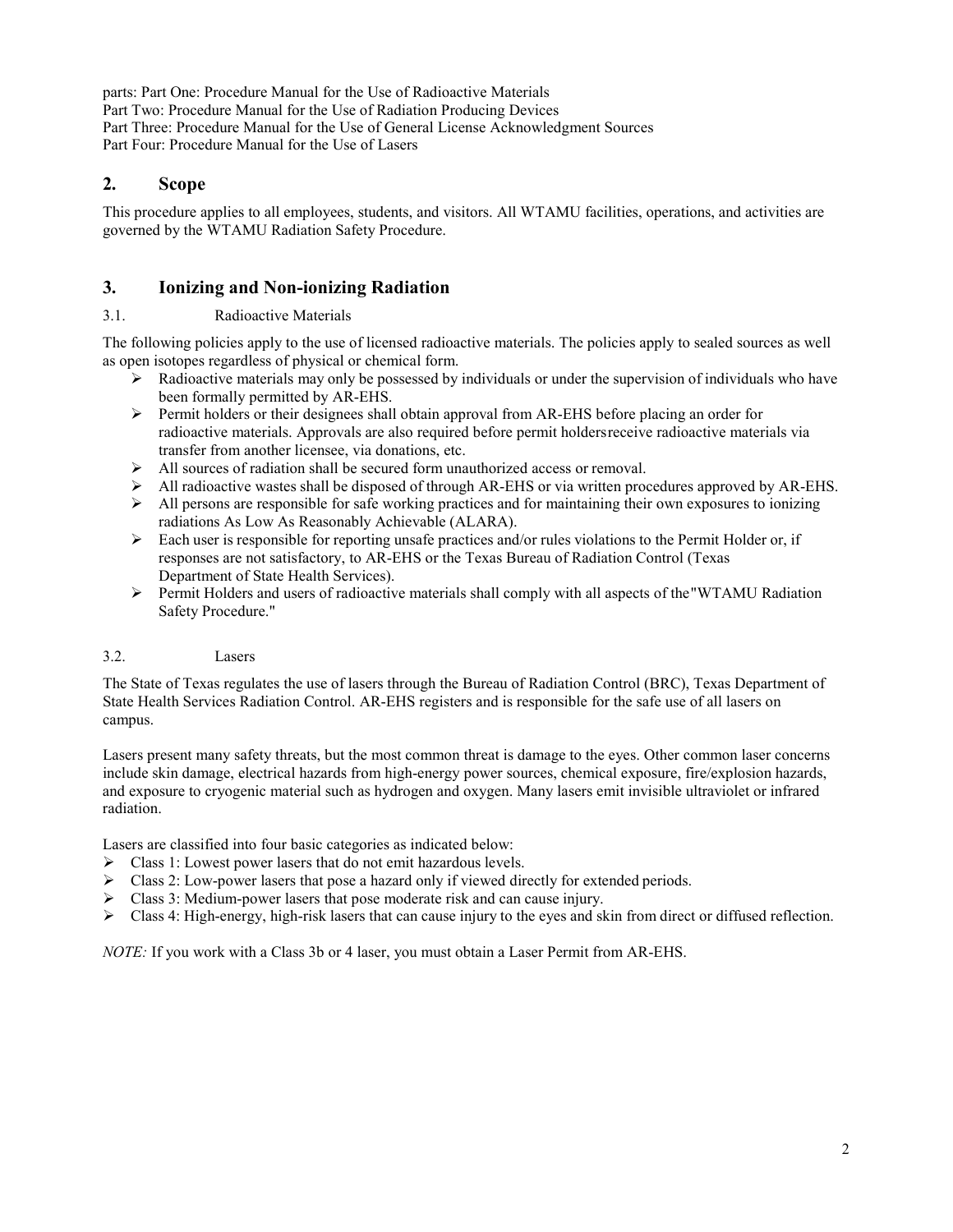Laser devices require engineering controls to ensure safety. All Class 3b or 4 lasers require a combination of protective housing area, area warning signs, or remote firing capabilities.

The following information is required for obtaining a laser permit:

- $\triangleright$  Classification of the laser device
- $\triangleright$  Wavelength of the laser output
- Power output
- $\triangleright$  Appropriate eyewear

Follow these guidelines when working with Class 3 or 4 lasers:

- $\triangleright$  Never aim a laser at a person.
- $\triangleright$  Be very careful when working with hand-held laser pointers.
- $\triangleright$  Do not allow children access to pointers.
- $\triangleright$  Wear protective clothing such as eyewear and skin protection as appropriate.
- $\triangleright$  Post warning signs at entrances where lasers are present.
- $\triangleright$  When working with power supplies, remove jewelry, stand on a dry surface, and work with only one hand at a time. Observe high voltage precautions.
- $\triangleright$  Control access to areas where lasers are used (i.e., no spectators).
- $\triangleright$  If possible, enclose the entire laser beam path on Class 4 lasers.

#### <span id="page-2-0"></span>3.3. Magnets

The information in this section pertains only to large magnets at WTAMU, such as those used for magnetic resonance imaging.

Because the magnetic flux lines (or *pull*) from the main magnetic field can extend well beyond the actual magnet, the greatest hazard associated with large magnets is the *missile effect*. Ferromagnetic objects such as pens, scissors, screwdrivers, oxygen cylinders, and other metallic devices can be pulled into the magnet with enough force to cause a serious injury or accident. In addition, magnetic fields may also disrupt pacemakers or cause injury to individuals with surgically implanted metal pins or plates.

*IMPORTANT: To protect bystanders and prevent the accidental introduction of ferromagnetic materials within the proximity of a magnet, establish a security zone around any large magnet.*

### <span id="page-2-1"></span>3.4. Microwaves

Microwaves are part of the electromagnetic spectrum; they range in frequency from 300 megahertz (MHz) to 300 gigahertz (GHz). Microwaves are used for communications, radar, intrusion alarms, door openers, and medical therapy, but they are most commonly used for cooking.

Metal reflects microwave radiation, but dry nonmetallic surfaces allow microwaves to pass through with little or no heating effect. Organic materials, however, are extremely heat conductive. Because microwaves can penetrate organic materials, including tissues, thermal burns and other effects may result from microwave exposure.

*NOTE:* Microwave ovens are very safe when kept in good working condition and used properly. They do not serve as a source of exposure to harmful microwaves.

Even though microwave ovens are not a source of harmful radiation exposure, they should be properly used and maintained.

- $\triangleright$  Do not put metal objects (including aluminum foil) into a microwave oven.
- $\triangleright$  Do not use a microwave oven if damaged.
- Ensure that the seal on a microwave oven is tight, intact, and in good condition (i.e., not charred or distorted).
- $\triangleright$  Ensure that microwave ovens are clearly labeled for laboratory use of food preparation only.
- Microwave ovens should only be repaired by trained personnel.

#### <span id="page-2-2"></span>3.5. Radiation-Producing Devices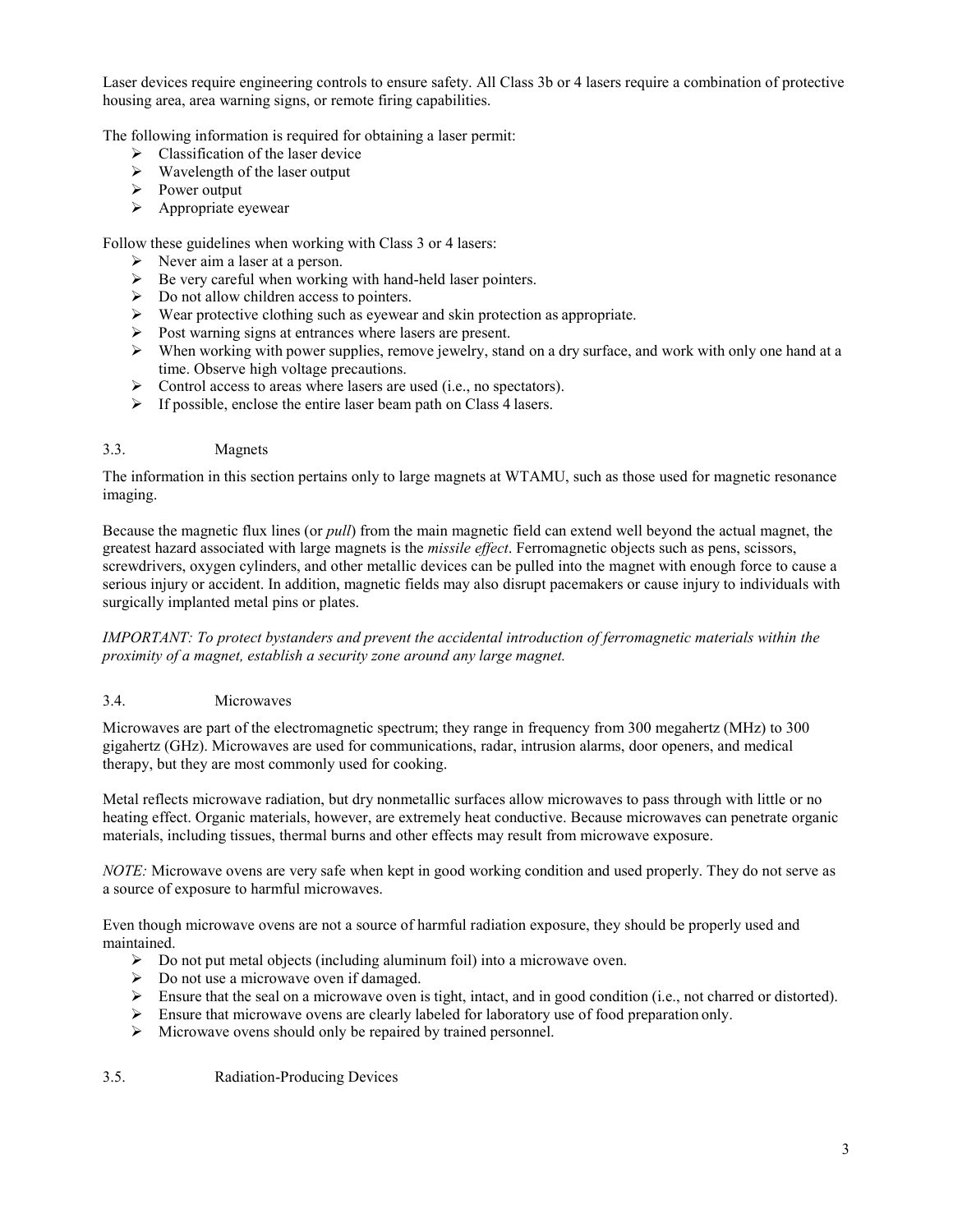Radiation-producing devices such as X-ray machines, electron microscopes, and particle accelerators may be regulated through the BRC, Texas Department of Health. All radiation-producing devices must be registered with AR-EHS.

Radiation-producing devices (other than human and veterinary diagnostic devices) shall be interlocked to prevent access to the unshielded beam during normal or routine operations. Exceptions may be granted by AR-EHS as directed by the Radiation Safety Officer.

*IMPORTANT:* The door(s) to a room where a radiation-producing device is located should be posted with a radiation warning sign, unless the device is totally self-contained.

### <span id="page-3-0"></span>3.6. Previously Disposed of Materials

Each component having previously buried or otherwise disposed of licensed radioactive materials on property controlled by that component shall adopt programs as necessary to control and monitor disposal of licensed radioactive materials in accordance with the applicable rules contained in 30 TAC 336. The Texas Commission on Environmental Quality administers these regulations.

## <span id="page-3-1"></span>**4. Ultraviolet Lamps**

Ultraviolet lamps are useful germicidal tools, but they also pose a potential health hazard. The following sections provide essential safety information for working with UV lamps and light.

### <span id="page-3-2"></span>4.1. Health Hazards

Exposure to UV radiation can cause extreme discomfort and serious injury. Therefore, you must protect your eyes and skin from direct and reflected UV light. Pay particular attention to laboratory surfaces, such as stainless steel, that can reflect UV light and increase your UV exposure.

The effect of UV radiation overexposure depends on UV dosage, wave length, portion of body exposed, and the sensitivity of the individual. Overexposure of the eyes may produce painful inflammation, a gritty sensation, and/or tears within three-to-twelve hours. Overexposure of the skin will produce reddening (i.e., sunburn) within one to eight hours. Certain medication can cause an individual to be more reactive to UV light.

### <span id="page-3-3"></span>4.2. Personal Protective Equipment

Adequate eye and skin protection are essential when working around UV radiation. Before entering a laboratory with ultraviolet installations, you must turn off the lights or wear protective equipment (e.g., goggles, cap, gown, and gloves).

*NOTE:* Safety glasses with side shields or goggles with solid side pieces are the only equipment that provide adequate eye protection against direct and reflected UV light.

### <span id="page-3-4"></span>4.3. Germicidal Function

UV radiation is particularly useful in the laboratory when combined with other methods of decontamination and disinfection. UV radiation is used primarily to reduce the number of microorganisms in the air and on surfaces. It is most effective against vegetative bacteria.

UV rays can only kill organisms that are invisible to the naked eye. To be effective, UV rays must directly strike the microorganisms. If microorganisms are shielded by a coating of organic material (e.g., culture medium), the UV light will be ineffective.

### <span id="page-3-5"></span>4.4. Maintenance

Ultraviolet lamps lose germicidal effectiveness over time and may need to be replaced even though the lamp has not burned out. It may be necessary to replace the lamp according to the manufacturer's recommendations. There are two types of UV lamps-- hot cathode and cold cathode. The hot cathode lamp has two pins at each end, and the cold